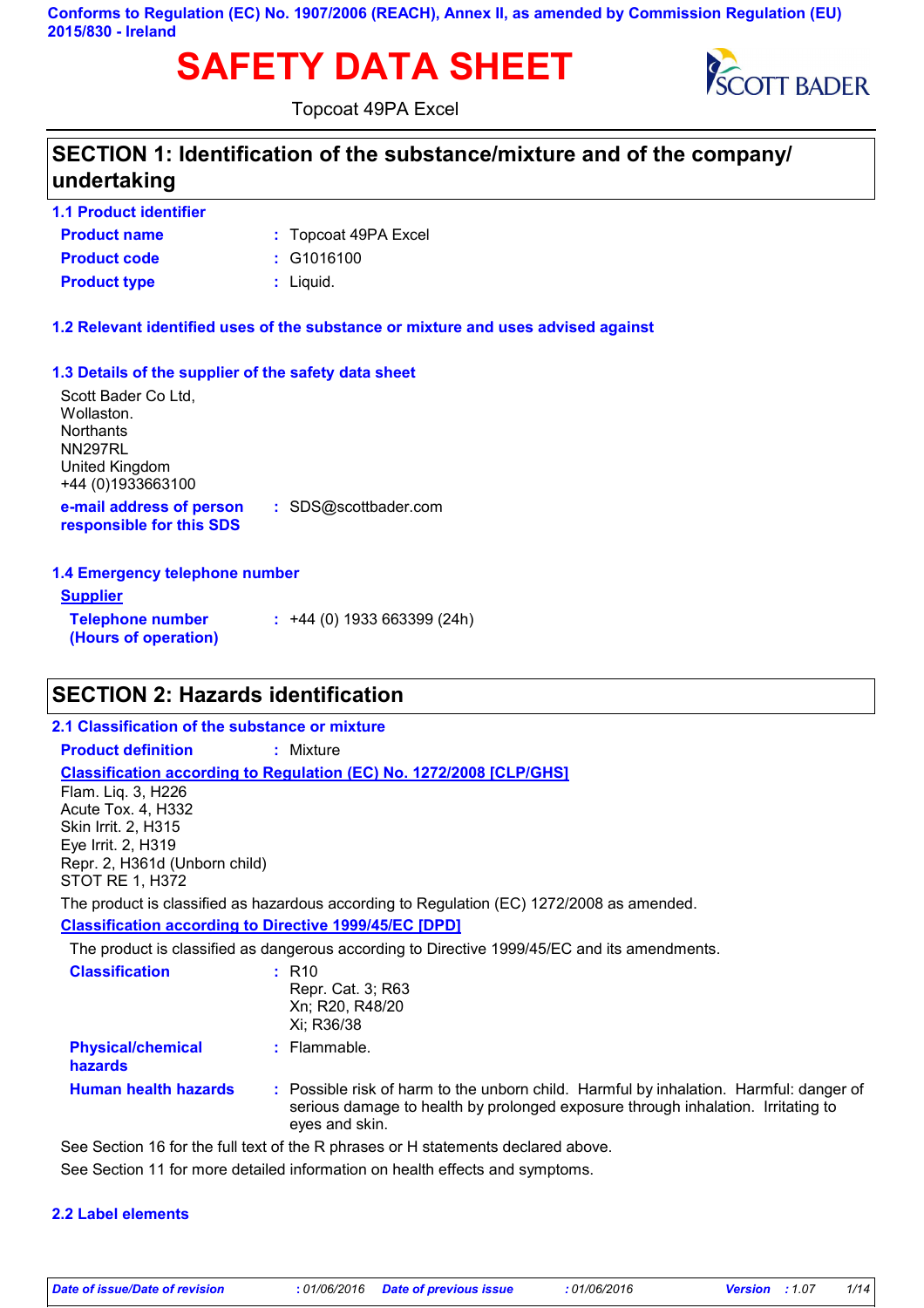### **SECTION 2: Hazards identification**

| <b>Hazard pictograms</b>                                                                                                                                        |                                                                                                                                                                                                                                                                                                                                                                                                   |
|-----------------------------------------------------------------------------------------------------------------------------------------------------------------|---------------------------------------------------------------------------------------------------------------------------------------------------------------------------------------------------------------------------------------------------------------------------------------------------------------------------------------------------------------------------------------------------|
| <b>Signal word</b>                                                                                                                                              | : Danger                                                                                                                                                                                                                                                                                                                                                                                          |
| <b>Hazard statements</b>                                                                                                                                        | : H226 - Flammable liquid and vapour.<br>H332 - Harmful if inhaled.<br>H319 - Causes serious eye irritation.<br>H315 - Causes skin irritation.<br>H361d - Suspected of damaging the unborn child.<br>H372 - Causes damage to organs through prolonged or repeated exposure.                                                                                                                       |
| <b>Precautionary statements</b>                                                                                                                                 |                                                                                                                                                                                                                                                                                                                                                                                                   |
| <b>Prevention</b>                                                                                                                                               | : P201 - Obtain special instructions before use.<br>P280 - Wear protective gloves. Wear eye or face protection. Wear protective<br>clothing.<br>P210 - Keep away from heat, hot surfaces, sparks, open flames and other ignition<br>sources. No smoking.<br>P241 - Use explosion-proof electrical, ventilating, lighting and all material-handling<br>equipment.<br>P260 - Do not breathe vapour. |
| <b>Response</b>                                                                                                                                                 | : P304 + P340 - IF INHALED: Remove person to fresh air and keep comfortable for<br>breathing.<br>P303 + P361 + P353 - IF ON SKIN (or hair): Take off immediately all contaminated<br>clothing. Rinse skin with water or shower.                                                                                                                                                                   |
| <b>Storage</b>                                                                                                                                                  | : P235 - Keep cool.                                                                                                                                                                                                                                                                                                                                                                               |
| <b>Disposal</b>                                                                                                                                                 | P501 - Dispose of contents and container in accordance with all local, regional,<br>national and international regulations.                                                                                                                                                                                                                                                                       |
| <b>Hazardous ingredients</b>                                                                                                                                    | : styrene                                                                                                                                                                                                                                                                                                                                                                                         |
| <b>Supplemental label</b><br>elements                                                                                                                           | : Contains cobalt bis(2-ethylhexanoate). May produce an allergic reaction.                                                                                                                                                                                                                                                                                                                        |
| <b>Annex XVII - Restrictions</b><br>on the manufacture,<br>placing on the market and<br>use of certain dangerous<br>substances, mixtures and<br><b>articles</b> | : Not applicable.                                                                                                                                                                                                                                                                                                                                                                                 |
| 2.3 Other hazards                                                                                                                                               |                                                                                                                                                                                                                                                                                                                                                                                                   |

**Other hazards which do : not result in classification** : None known.

## **SECTION 3: Composition/information on ingredients**

|                                          |                                                                                      |               | <b>Classification</b>                                                 |                                                                                                                                                                  |             |
|------------------------------------------|--------------------------------------------------------------------------------------|---------------|-----------------------------------------------------------------------|------------------------------------------------------------------------------------------------------------------------------------------------------------------|-------------|
| <b>Product/ingredient</b><br>name        | <b>Identifiers</b>                                                                   | $\frac{9}{6}$ | 67/548/EEC                                                            | <b>Regulation (EC) No.</b><br>1272/2008 [CLP]                                                                                                                    | <b>Type</b> |
| styrene                                  | REACH#:<br>01-2119457861-32<br>EC: 202-851-5<br>CAS: 100-42-5<br>Index: 601-026-00-0 | ≥25 -<br>≤50  | R <sub>10</sub><br>Repr. Cat. 3; R63<br>Xn; R20, R48/20<br>Xi; R36/38 | Flam. Liq. 3, H226<br>Acute Tox. 4, H332<br>Skin Irrit. 2, H315<br>Eye Irrit. 2, H319<br>Repr. 2, H361d (Unborn<br>child)<br>STOT RE 1, H372<br>(hearing organs) | [1] [2]     |
| Silica, amorphous,<br>fumed, cryst.-free | IREACH #:<br>01-2119379499-16<br>CAS: 112945-52-5                                    | $\leq$ 3      | Not classified.                                                       | Not classified.                                                                                                                                                  | $[2]$       |
| cobalt bis                               | REACH#:                                                                              | ≤0.3          | Repr. Cat. 3; R62                                                     | Eye Irrit. 2, H319                                                                                                                                               | [1] [2]     |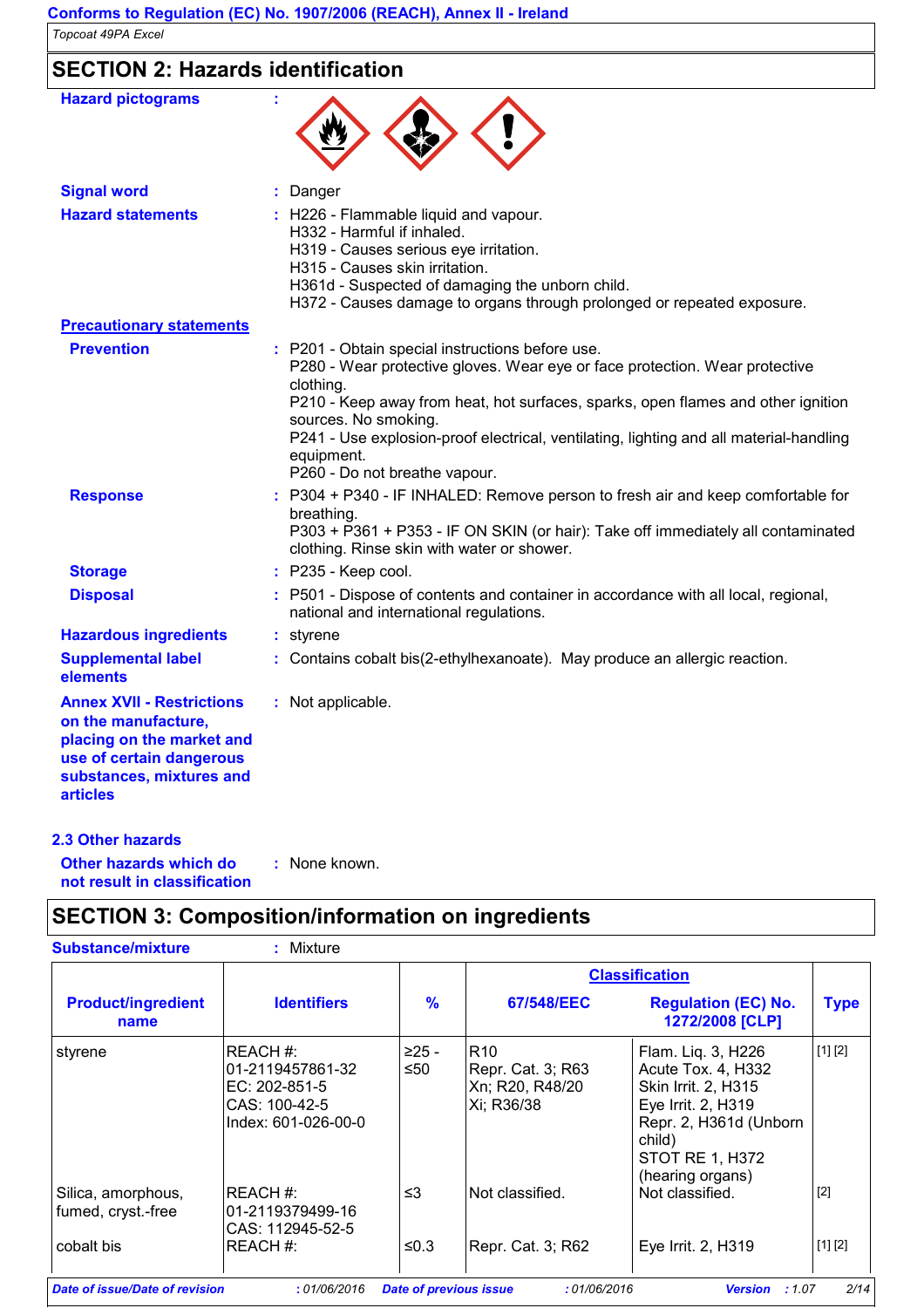### **SECTION 3: Composition/information on ingredients**

| (2-ethylhexanoate) | 01-2119524678-29 | Xi: R36   |                         | <b>Skin Sens. 1, H317</b>     |  |
|--------------------|------------------|-----------|-------------------------|-------------------------------|--|
|                    | EC: 205-250-6    | R43       |                         | Repr. 2, H361f (Fertility)    |  |
|                    | CAS: 136-52-7    | N; R50/53 |                         | Aquatic Acute 1, H400         |  |
|                    |                  |           |                         | $(M=1)$                       |  |
|                    |                  |           |                         | Aquatic Chronic 3, H412       |  |
|                    |                  |           | See Section 16 for      | <b>See Section 16 for the</b> |  |
|                    |                  |           | the full text of the R- | full text of the H            |  |
|                    |                  |           | phrases declared        | Istatements declared          |  |
|                    |                  | above.    |                         | above.                        |  |
|                    |                  |           |                         |                               |  |

There are no additional ingredients present which, within the current knowledge of the supplier and in the concentrations applicable, are classified as hazardous to health or the environment, are PBTs or vPvBs or have been assigned a workplace exposure limit and hence require reporting in this section.

**T**<sub>vpe</sub>

[1] Substance classified with a health or environmental hazard

[2] Substance with a workplace exposure limit

[3] Substance meets the criteria for PBT according to Regulation (EC) No. 1907/2006, Annex XIII

[4] Substance meets the criteria for vPvB according to Regulation (EC) No. 1907/2006, Annex XIII

[5] Substance of equivalent concern

Occupational exposure limits, if available, are listed in Section 8.

### **SECTION 4: First aid measures**

### **4.1 Description of first aid measures**

| <b>Eye contact</b>                | : Immediately flush eyes with plenty of water, occasionally lifting the upper and lower<br>eyelids. Check for and remove any contact lenses. Continue to rinse for at least 10<br>minutes. Get medical attention.                                                                                                                                                                                                                                                                                                                                                                                                                                                                                                                                                         |
|-----------------------------------|---------------------------------------------------------------------------------------------------------------------------------------------------------------------------------------------------------------------------------------------------------------------------------------------------------------------------------------------------------------------------------------------------------------------------------------------------------------------------------------------------------------------------------------------------------------------------------------------------------------------------------------------------------------------------------------------------------------------------------------------------------------------------|
| <b>Inhalation</b>                 | : Remove victim to fresh air and keep at rest in a position comfortable for breathing.<br>If it is suspected that fumes are still present, the rescuer should wear an appropriate<br>mask or self-contained breathing apparatus. If not breathing, if breathing is irregular<br>or if respiratory arrest occurs, provide artificial respiration or oxygen by trained<br>personnel. It may be dangerous to the person providing aid to give mouth-to-mouth<br>resuscitation. Get medical attention. If necessary, call a poison center or physician.<br>If unconscious, place in recovery position and get medical attention immediately.<br>Maintain an open airway. Loosen tight clothing such as a collar, tie, belt or<br>waistband.                                   |
| <b>Skin contact</b>               | : Flush contaminated skin with plenty of water. Remove contaminated clothing and<br>shoes. Continue to rinse for at least 10 minutes. Get medical attention. Wash<br>clothing before reuse. Clean shoes thoroughly before reuse.                                                                                                                                                                                                                                                                                                                                                                                                                                                                                                                                          |
| <b>Ingestion</b>                  | : Wash out mouth with water. Remove dentures if any. Remove victim to fresh air<br>and keep at rest in a position comfortable for breathing. If material has been<br>swallowed and the exposed person is conscious, give small quantities of water to<br>drink. Stop if the exposed person feels sick as vomiting may be dangerous. Do not<br>induce vomiting unless directed to do so by medical personnel. If vomiting occurs,<br>the head should be kept low so that vomit does not enter the lungs. Get medical<br>attention. Never give anything by mouth to an unconscious person. If unconscious,<br>place in recovery position and get medical attention immediately. Maintain an open<br>airway. Loosen tight clothing such as a collar, tie, belt or waistband. |
| <b>Protection of first-aiders</b> | : No action shall be taken involving any personal risk or without suitable training. If it<br>is suspected that fumes are still present, the rescuer should wear an appropriate<br>mask or self-contained breathing apparatus. It may be dangerous to the person<br>providing aid to give mouth-to-mouth resuscitation.                                                                                                                                                                                                                                                                                                                                                                                                                                                   |

### **4.2 Most important symptoms and effects, both acute and delayed**

| <b>Potential acute health effects</b> |                                                     |
|---------------------------------------|-----------------------------------------------------|
| Eye contact                           | : Causes serious eye irritation.                    |
| <b>Inhalation</b>                     | $:$ Harmful if inhaled.                             |
| <b>Skin contact</b>                   | : Causes skin irritation.                           |
| Ingestion                             | : No known significant effects or critical hazards. |
| <b>Over-exposure signs/symptoms</b>   |                                                     |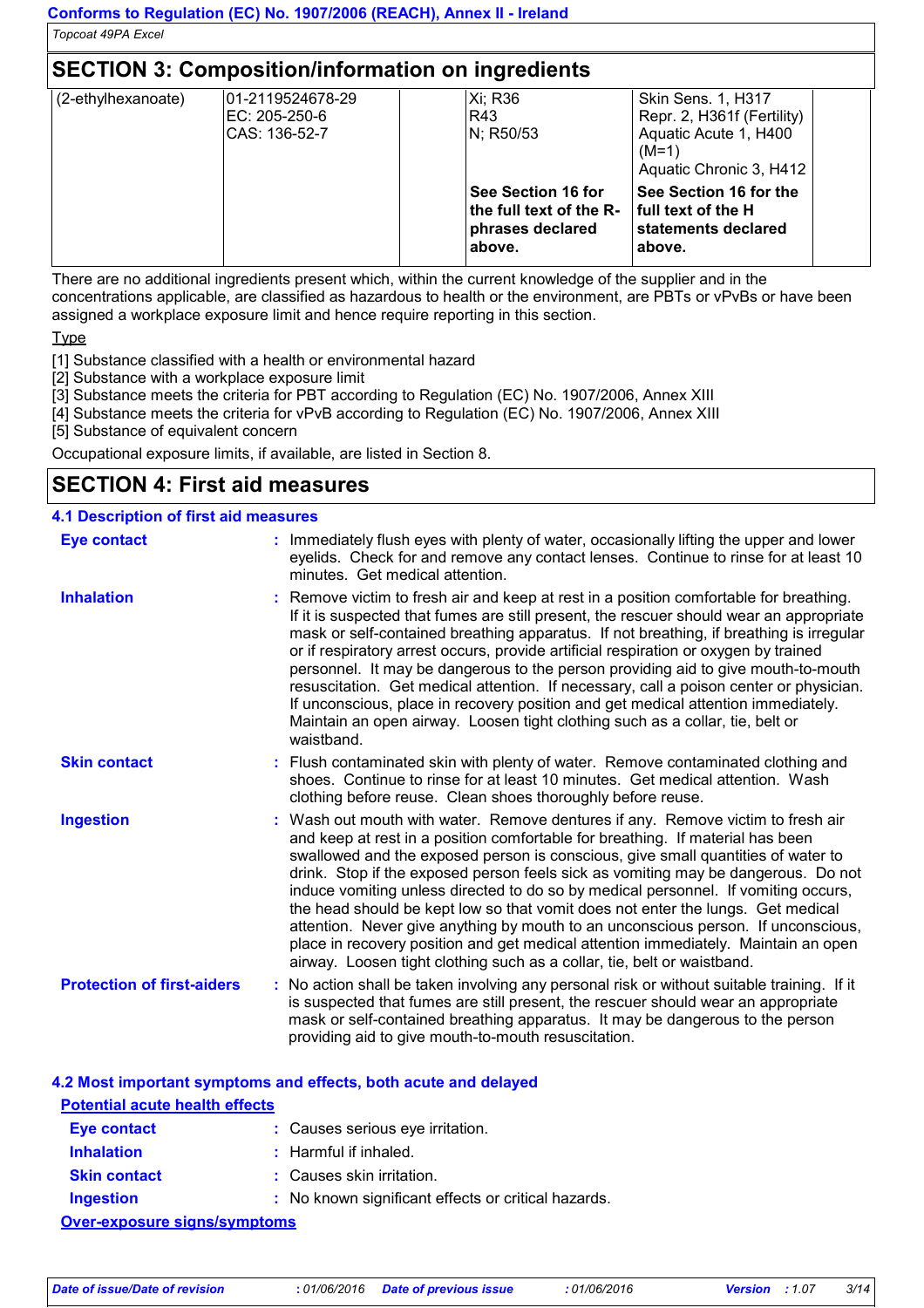### **SECTION 4: First aid measures**

| Eye contact         | : Adverse symptoms may include the following:<br>pain or irritation<br>watering<br>redness                                                             |
|---------------------|--------------------------------------------------------------------------------------------------------------------------------------------------------|
| <b>Inhalation</b>   | : Adverse symptoms may include the following:<br>reduced foetal weight<br>increase in foetal deaths<br>skeletal malformations                          |
| <b>Skin contact</b> | : Adverse symptoms may include the following:<br>irritation<br>redness<br>reduced foetal weight<br>increase in foetal deaths<br>skeletal malformations |
| <b>Ingestion</b>    | : Adverse symptoms may include the following:<br>reduced foetal weight<br>increase in foetal deaths<br>skeletal malformations                          |

### **4.3 Indication of any immediate medical attention and special treatment needed**

| <b>Notes to physician</b>  | : Treat symptomatically. Contact poison treatment specialist immediately if large<br>quantities have been ingested or inhaled. |
|----------------------------|--------------------------------------------------------------------------------------------------------------------------------|
| <b>Specific treatments</b> | : No specific treatment.                                                                                                       |

### **SECTION 5: Firefighting measures**

| 5.1 Extinguishing media                                  |                                                                                                                                                                                                                                                                                                                                                                       |
|----------------------------------------------------------|-----------------------------------------------------------------------------------------------------------------------------------------------------------------------------------------------------------------------------------------------------------------------------------------------------------------------------------------------------------------------|
| <b>Suitable extinguishing</b><br>media                   | : Use dry chemical, $CO2$ , water spray (fog) or foam.                                                                                                                                                                                                                                                                                                                |
| <b>Unsuitable extinguishing</b><br>media                 | : Do not use water jet.                                                                                                                                                                                                                                                                                                                                               |
|                                                          | 5.2 Special hazards arising from the substance or mixture                                                                                                                                                                                                                                                                                                             |
| <b>Hazards from the</b><br>substance or mixture          | : Flammable liquid and vapour. In a fire or if heated, a pressure increase will occur<br>and the container may burst, with the risk of a subsequent explosion. Runoff to<br>sewer may create fire or explosion hazard.                                                                                                                                                |
| <b>Hazardous thermal</b><br>decomposition products       | : Decomposition products may include the following materials:<br>carbon dioxide<br>carbon monoxide<br>metal oxide/oxides                                                                                                                                                                                                                                              |
| <b>5.3 Advice for firefighters</b>                       |                                                                                                                                                                                                                                                                                                                                                                       |
| <b>Special protective actions</b><br>for fire-fighters   | : Promptly isolate the scene by removing all persons from the vicinity of the incident if<br>there is a fire. No action shall be taken involving any personal risk or without<br>suitable training. Move containers from fire area if this can be done without risk.<br>Use water spray to keep fire-exposed containers cool.                                         |
| <b>Special protective</b><br>equipment for fire-fighters | : Fire-fighters should wear appropriate protective equipment and self-contained<br>breathing apparatus (SCBA) with a full face-piece operated in positive pressure<br>mode. Clothing for fire-fighters (including helmets, protective boots and gloves)<br>conforming to European standard EN 469 will provide a basic level of protection for<br>chemical incidents. |

### **SECTION 6: Accidental release measures**

|                                | 6.1 Personal precautions, protective equipment and emergency procedures                                                                                                                                                                                                                                                                                                                                                                                                                        |
|--------------------------------|------------------------------------------------------------------------------------------------------------------------------------------------------------------------------------------------------------------------------------------------------------------------------------------------------------------------------------------------------------------------------------------------------------------------------------------------------------------------------------------------|
| For non-emergency<br>personnel | : No action shall be taken involving any personal risk or without suitable training.<br>Evacuate surrounding areas. Keep unnecessary and unprotected personnel from<br>entering. Do not touch or walk through spilt material. Shut off all ignition sources.<br>No flares, smoking or flames in hazard area. Avoid breathing vapour or mist.<br>Provide adequate ventilation. Wear appropriate respirator when ventilation is<br>inadequate. Put on appropriate personal protective equipment. |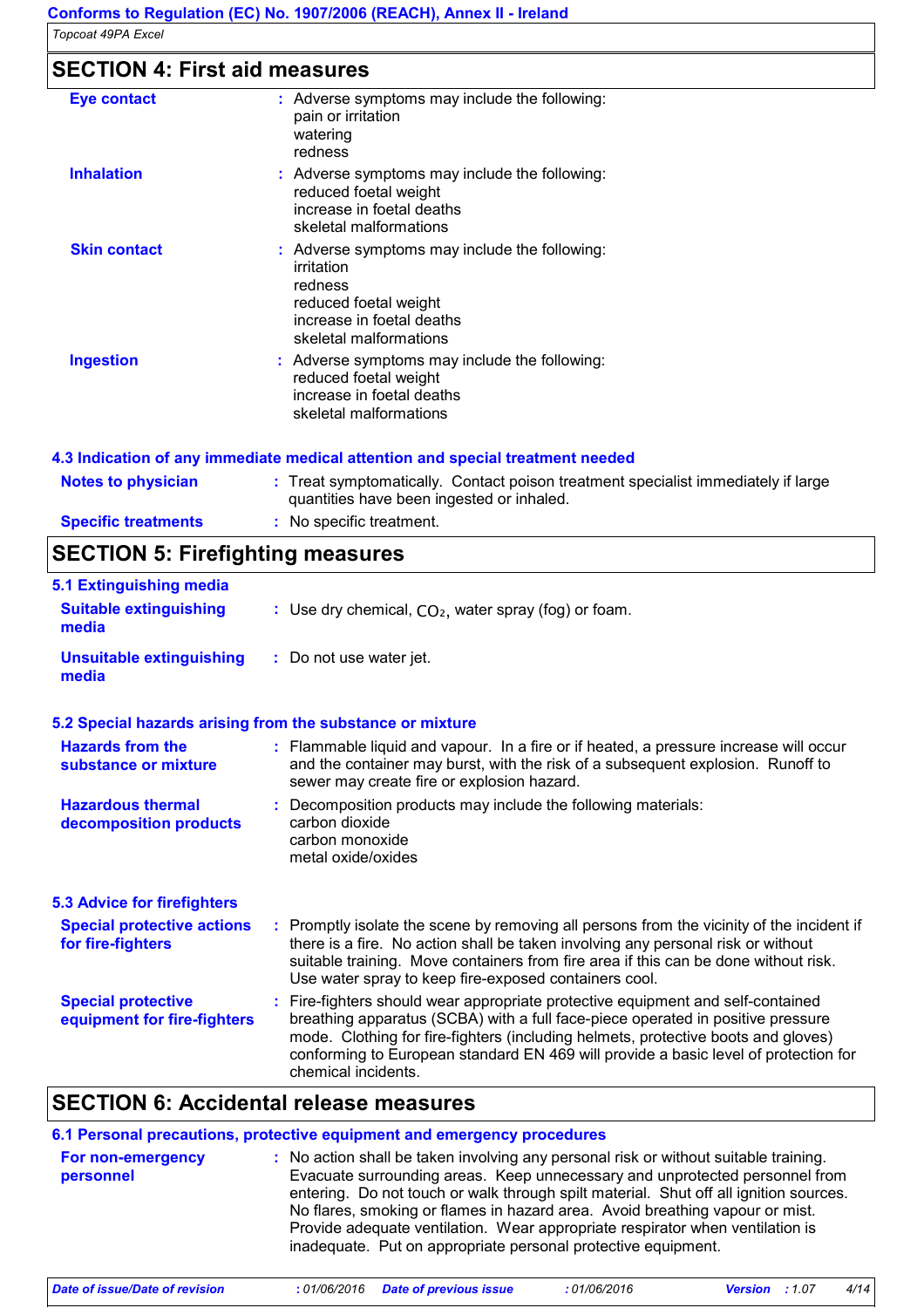|                                         | Conforms to Regulation (EC) No. 1907/2006 (REACH), Annex II - Ireland                                                                                                                                                                                                                                                                                                                                                                                                                                                                                                                                                                                      |
|-----------------------------------------|------------------------------------------------------------------------------------------------------------------------------------------------------------------------------------------------------------------------------------------------------------------------------------------------------------------------------------------------------------------------------------------------------------------------------------------------------------------------------------------------------------------------------------------------------------------------------------------------------------------------------------------------------------|
| Topcoat 49PA Excel                      |                                                                                                                                                                                                                                                                                                                                                                                                                                                                                                                                                                                                                                                            |
|                                         | <b>SECTION 6: Accidental release measures</b>                                                                                                                                                                                                                                                                                                                                                                                                                                                                                                                                                                                                              |
| For emergency responders                | : If specialised clothing is required to deal with the spillage, take note of any<br>information in Section 8 on suitable and unsuitable materials. See also the<br>information in "For non-emergency personnel".                                                                                                                                                                                                                                                                                                                                                                                                                                          |
| <b>6.2 Environmental</b><br>precautions | : Avoid dispersal of spilt material and runoff and contact with soil, waterways, drains<br>and sewers. Inform the relevant authorities if the product has caused environmental<br>pollution (sewers, waterways, soil or air).                                                                                                                                                                                                                                                                                                                                                                                                                              |
|                                         | 6.3 Methods and material for containment and cleaning up                                                                                                                                                                                                                                                                                                                                                                                                                                                                                                                                                                                                   |
| <b>Small spill</b>                      | : Stop leak if without risk. Move containers from spill area. Use spark-proof tools and<br>explosion-proof equipment. Dilute with water and mop up if water-soluble.<br>Alternatively, or if water-insoluble, absorb with an inert dry material and place in an<br>appropriate waste disposal container. Dispose of via a licensed waste disposal<br>contractor.                                                                                                                                                                                                                                                                                           |
| <b>Large spill</b>                      | : Stop leak if without risk. Move containers from spill area. Use spark-proof tools and<br>explosion-proof equipment. Approach the release from upwind. Prevent entry into<br>sewers, water courses, basements or confined areas. Wash spillages into an<br>effluent treatment plant or proceed as follows. Contain and collect spillage with non-<br>combustible, absorbent material e.g. sand, earth, vermiculite or diatomaceous earth<br>and place in container for disposal according to local regulations. Dispose of via a<br>licensed waste disposal contractor. Contaminated absorbent material may pose the<br>same hazard as the spilt product. |

#### **6.4 Reference to other sections** See Section 1 for emergency contact information. **:** See Section 8 for information on appropriate personal protective equipment. See Section 13 for additional waste treatment information.

### **SECTION 7: Handling and storage**

The information in this section contains generic advice and guidance. The list of Identified Uses in Section 1 should be consulted for any available use-specific information provided in the Exposure Scenario(s).

### **7.1 Precautions for safe handling**

| <b>Protective measures</b>                       | : Put on appropriate personal protective equipment (see Section 8). Avoid exposure -<br>obtain special instructions before use. Avoid exposure during pregnancy. Do not<br>handle until all safety precautions have been read and understood. Do not get in<br>eyes or on skin or clothing. Do not breathe vapour or mist. Do not ingest. Use only<br>with adequate ventilation. Wear appropriate respirator when ventilation is<br>inadequate. Do not enter storage areas and confined spaces unless adequately<br>ventilated. Keep in the original container or an approved alternative made from a<br>compatible material, kept tightly closed when not in use. Store and use away from<br>heat, sparks, open flame or any other ignition source. Use explosion-proof electrical<br>(ventilating, lighting and material handling) equipment. Use only non-sparking tools.<br>Take precautionary measures against electrostatic discharges. Empty containers<br>retain product residue and can be hazardous. Do not reuse container. |
|--------------------------------------------------|----------------------------------------------------------------------------------------------------------------------------------------------------------------------------------------------------------------------------------------------------------------------------------------------------------------------------------------------------------------------------------------------------------------------------------------------------------------------------------------------------------------------------------------------------------------------------------------------------------------------------------------------------------------------------------------------------------------------------------------------------------------------------------------------------------------------------------------------------------------------------------------------------------------------------------------------------------------------------------------------------------------------------------------|
| <b>Advice on general</b><br>occupational hygiene | Eating, drinking and smoking should be prohibited in areas where this material is<br>handled, stored and processed. Workers should wash hands and face before<br>eating, drinking and smoking. Remove contaminated clothing and protective<br>equipment before entering eating areas. See also Section 8 for additional<br>information on hygiene measures.                                                                                                                                                                                                                                                                                                                                                                                                                                                                                                                                                                                                                                                                            |

#### **7.2 Conditions for safe storage, including any incompatibilities**

Store in accordance with local regulations. Store in a segregated and approved area. Store in original container protected from direct sunlight in a dry, cool and well-ventilated area, away from incompatible materials (see Section 10) and food and drink. Store locked up. Eliminate all ignition sources. Separate from oxidizing materials. Keep container tightly closed and sealed until ready for use. Containers that have been opened must be carefully resealed and kept upright to prevent leakage. Do not store in unlabelled containers. Use appropriate containment to avoid environmental contamination.

### **Seveso Directive - Reporting thresholds (in tonnes)**

**Danger criteria**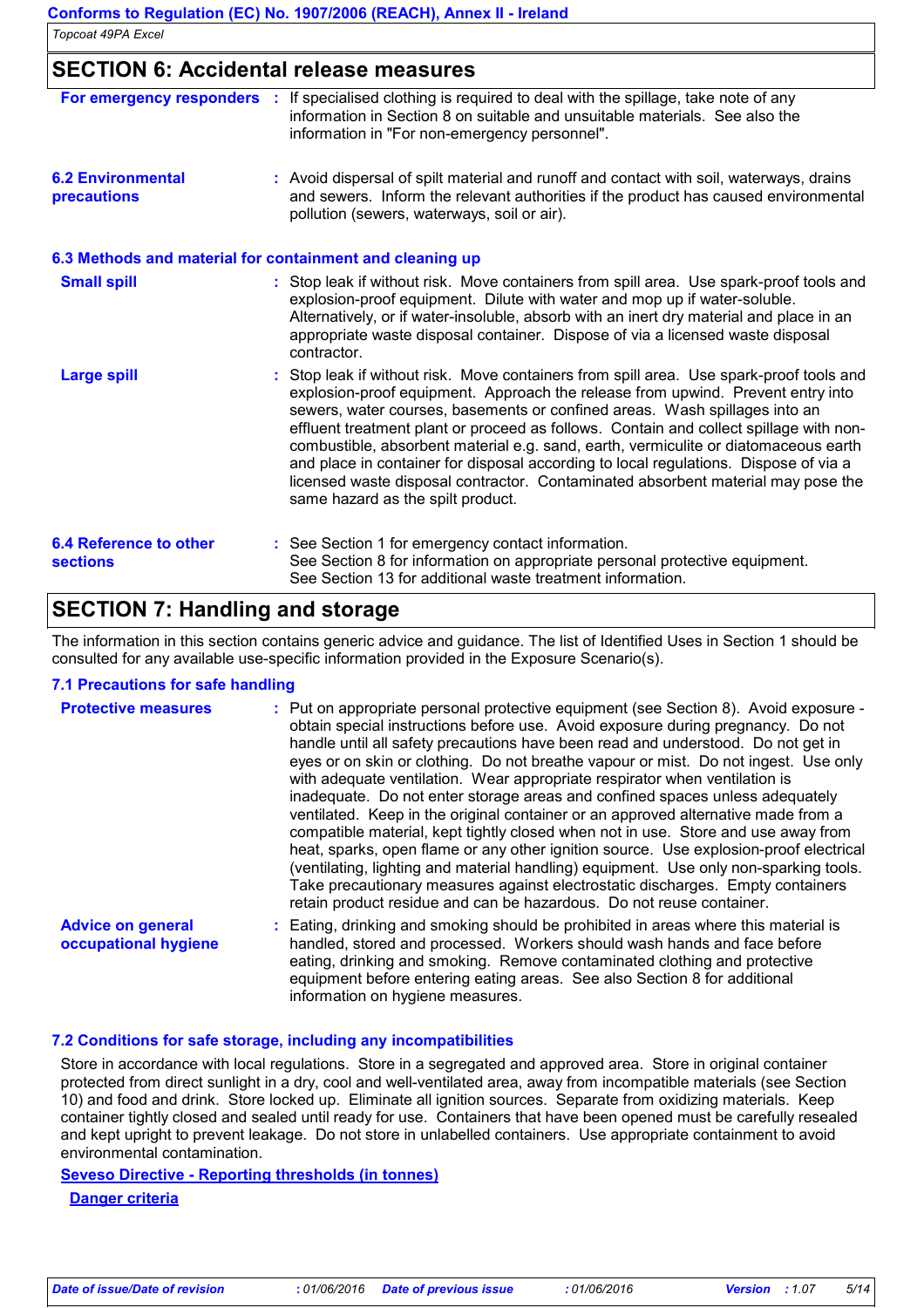### **SECTION 7: Handling and storage**

| <b>Category</b>                                             | Notification and MAPP Safety report threshold<br>threshold |       |
|-------------------------------------------------------------|------------------------------------------------------------|-------|
| P5c: Flammable liquids 2 and 3 not falling under P5a or P5b | 5000                                                       | 50000 |
| C6: Flammable (R10)                                         | 5000                                                       | 50000 |

#### **7.3 Specific end use(s)**

**Recommendations :**

: Not available.

**Industrial sector specific : solutions**

: Not available.

**SECTION 8: Exposure controls/personal protection**

The information in this section contains generic advice and guidance. Information is provided based on typical anticipated uses of the product. Additional measures might be required for bulk handling or other uses that could significantly increase worker exposure or environmental releases.

### **8.1 Control parameters**

### **Occupational exposure limits**

| <b>Product/ingredient name</b>        | <b>Exposure limit values</b>                                   |  |  |
|---------------------------------------|----------------------------------------------------------------|--|--|
| styrene                               | NAOSH (Ireland, 12/2011).                                      |  |  |
|                                       | OELV-8hr: 20 ppm 8 hours.                                      |  |  |
|                                       | OELV-8hr: 85 mg/m <sup>3</sup> 8 hours.                        |  |  |
|                                       | OELV-15min: 40 ppm 15 minutes.                                 |  |  |
|                                       | OELV-15min: 170 mg/m <sup>3</sup> 15 minutes.                  |  |  |
| Silica, amorphous, fumed, cryst.-free | NAOSH (Ireland, 12/2011).                                      |  |  |
|                                       | OELV-8hr: 6 mg/m <sup>3</sup> 8 hours. Form: inhalable dust    |  |  |
|                                       | OELV-8hr: 2.4 mg/m <sup>3</sup> 8 hours. Form: respirable dust |  |  |
| cobalt bis(2-ethylhexanoate)          | NAOSH (Ireland, 12/2011). Skin sensitiser.                     |  |  |
|                                       | OELV-8hr: 0.1 mg/m <sup>3</sup> , (as Co) 8 hours.             |  |  |

**Recommended monitoring procedures :** If this product contains ingredients with exposure limits, personal, workplace atmosphere or biological monitoring may be required to determine the effectiveness of the ventilation or other control measures and/or the necessity to use respiratory protective equipment. Reference should be made to monitoring standards, such as the following: European Standard EN 689 (Workplace atmospheres - Guidance for the assessment of exposure by inhalation to chemical agents for comparison with limit values and measurement strategy) European Standard EN 14042 (Workplace atmospheres - Guide for the application and use of procedures for the assessment of exposure to chemical and biological agents) European Standard EN 482 (Workplace atmospheres - General requirements for the performance of procedures for the measurement of chemical agents) Reference to national guidance documents for methods for the determination of hazardous substances will also be required.

#### **DNELs/DMELs**

| <b>Product/ingredient name</b> | <b>Type</b> | <b>Exposure</b>               | <b>Value</b>                    | <b>Population</b>                | <b>Effects</b>                  |
|--------------------------------|-------------|-------------------------------|---------------------------------|----------------------------------|---------------------------------|
| styrene                        | <b>DNEL</b> | Short term<br>Inhalation      | 289 mg/m <sup>3</sup>   Workers |                                  | Systemic                        |
|                                | DNEL        | Short term<br>Inhalation      | $306 \text{ mg/m}^3$            | Workers                          | Local                           |
|                                | DNEL        | Long term Dermal              | $406$ mg/kg<br>bw/day           | Workers                          | Systemic                        |
|                                | <b>DNEL</b> | Long term<br>Inhalation       | $85 \text{ mg/m}^3$             | Workers                          | Systemic                        |
|                                | DNEL        | Short term<br>Inhalation      | 174.25 mg/<br>m <sup>3</sup>    | Consumers                        | Systemic                        |
|                                | DNEL        | Short term<br>Inhalation      | 182.75 mg/<br>$\mathsf{m}^3$    | Consumers                        | Local                           |
|                                | DNEL        | Long term Dermal              | 343 mg/kg<br>bw/day             | Consumers                        | Systemic                        |
|                                | <b>DNEL</b> | Long term<br>Inhalation       |                                 | 10.2 mg/m <sup>3</sup> Consumers | Systemic                        |
|                                | DNEL        | Long term Oral                | $2.1 \text{ mg/kg}$             | Consumers                        | Systemic                        |
| Date of issue/Date of revision | :01/06/2016 | <b>Date of previous issue</b> | :01/06/2016                     |                                  | 6/14<br><b>Version</b><br>:1.07 |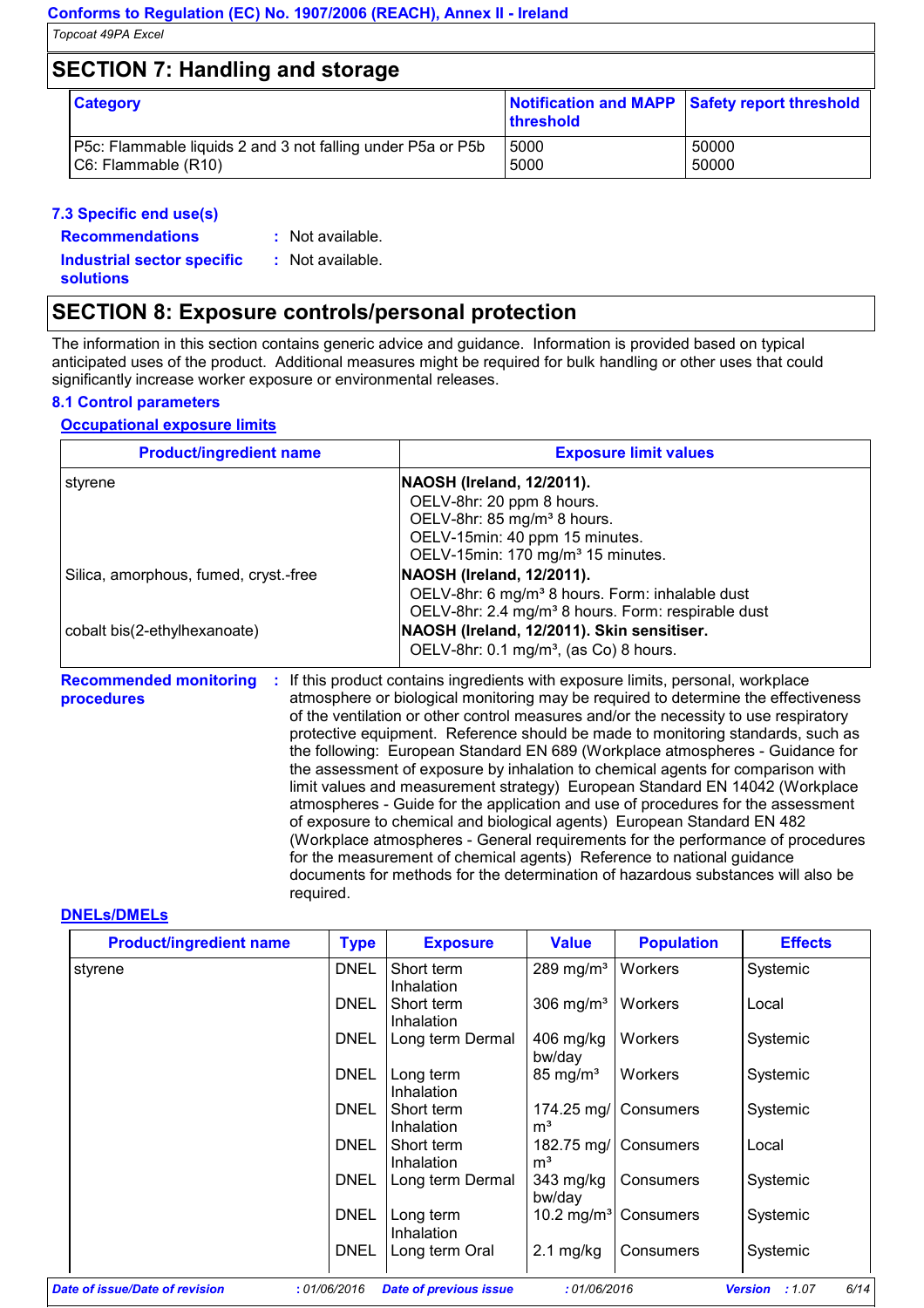### **SECTION 8: Exposure controls/personal protection**

bw/day **PNECs**

| <b>Product/ingredient name</b> | <b>Compartment Detail</b>     | <b>Value</b>                              | <b>Method Detail</b> |
|--------------------------------|-------------------------------|-------------------------------------------|----------------------|
| l stvrene                      | Fresh water                   | $0.028$ mg/l                              |                      |
|                                | Marine water                  | $0.0028$ mg/l                             |                      |
|                                | Fresh water sediment          | $0.614$ mg/kg dwt                         |                      |
|                                | Marine water sediment<br>Soil | $0.0614$ mg/kg dwt   -<br>$0.2$ mg/kg dwt |                      |
|                                | Sewage Treatment              | $5$ mg/l                                  | -                    |
|                                | Plant                         |                                           |                      |

| <b>8.2 Exposure controls</b>                      |                                                                                                                                                                                                                                                                                                                                                                                                                                                                                                                                                                                                                           |
|---------------------------------------------------|---------------------------------------------------------------------------------------------------------------------------------------------------------------------------------------------------------------------------------------------------------------------------------------------------------------------------------------------------------------------------------------------------------------------------------------------------------------------------------------------------------------------------------------------------------------------------------------------------------------------------|
| <b>Appropriate engineering</b><br><b>controls</b> | : Use only with adequate ventilation. Use process enclosures, local exhaust<br>ventilation or other engineering controls to keep worker exposure to airborne<br>contaminants below any recommended or statutory limits. The engineering<br>controls also need to keep gas, vapour or dust concentrations below any lower<br>explosive limits. Use explosion-proof ventilation equipment.                                                                                                                                                                                                                                  |
| <b>Individual protection measures</b>             |                                                                                                                                                                                                                                                                                                                                                                                                                                                                                                                                                                                                                           |
| <b>Hygiene measures</b>                           | : Wash hands, forearms and face thoroughly after handling chemical products,<br>before eating, smoking and using the lavatory and at the end of the working period.<br>Appropriate techniques should be used to remove potentially contaminated clothing.<br>Wash contaminated clothing before reusing. Ensure that eyewash stations and<br>safety showers are close to the workstation location.                                                                                                                                                                                                                         |
| <b>Eye/face protection</b>                        | : Safety eyewear complying with an approved standard should be used when a risk<br>assessment indicates this is necessary to avoid exposure to liquid splashes, mists,<br>gases or dusts. If contact is possible, the following protection should be worn,<br>unless the assessment indicates a higher degree of protection: chemical splash<br>goggles.                                                                                                                                                                                                                                                                  |
| <b>Skin protection</b>                            |                                                                                                                                                                                                                                                                                                                                                                                                                                                                                                                                                                                                                           |
| <b>Hand protection</b>                            | : Chemical-resistant, impervious gloves complying with an approved standard should<br>be worn at all times when handling chemical products if a risk assessment indicates<br>this is necessary. Considering the parameters specified by the glove manufacturer,<br>check during use that the gloves are still retaining their protective properties. It<br>should be noted that the time to breakthrough for any glove material may be<br>different for different glove manufacturers. In the case of mixtures, consisting of<br>several substances, the protection time of the gloves cannot be accurately<br>estimated. |
| <b>Body protection</b>                            | : Personal protective equipment for the body should be selected based on the task<br>being performed and the risks involved and should be approved by a specialist<br>before handling this product. When there is a risk of ignition from static electricity,<br>wear anti-static protective clothing. For the greatest protection from static<br>discharges, clothing should include anti-static overalls, boots and gloves. Refer to<br>European Standard EN 1149 for further information on material and design<br>requirements and test methods.                                                                      |
| <b>Other skin protection</b>                      | : Appropriate footwear and any additional skin protection measures should be<br>selected based on the task being performed and the risks involved and should be<br>approved by a specialist before handling this product.                                                                                                                                                                                                                                                                                                                                                                                                 |
| <b>Respiratory protection</b>                     | : Based on the hazard and potential for exposure, select a respirator that meets the<br>appropriate standard or certification. Respirators must be used according to a<br>respiratory protection program to ensure proper fitting, training, and other important<br>aspects of use.                                                                                                                                                                                                                                                                                                                                       |
| <b>Environmental exposure</b><br>controls         | : Emissions from ventilation or work process equipment should be checked to<br>ensure they comply with the requirements of environmental protection legislation.<br>In some cases, fume scrubbers, filters or engineering modifications to the process<br>equipment will be necessary to reduce emissions to acceptable levels.                                                                                                                                                                                                                                                                                           |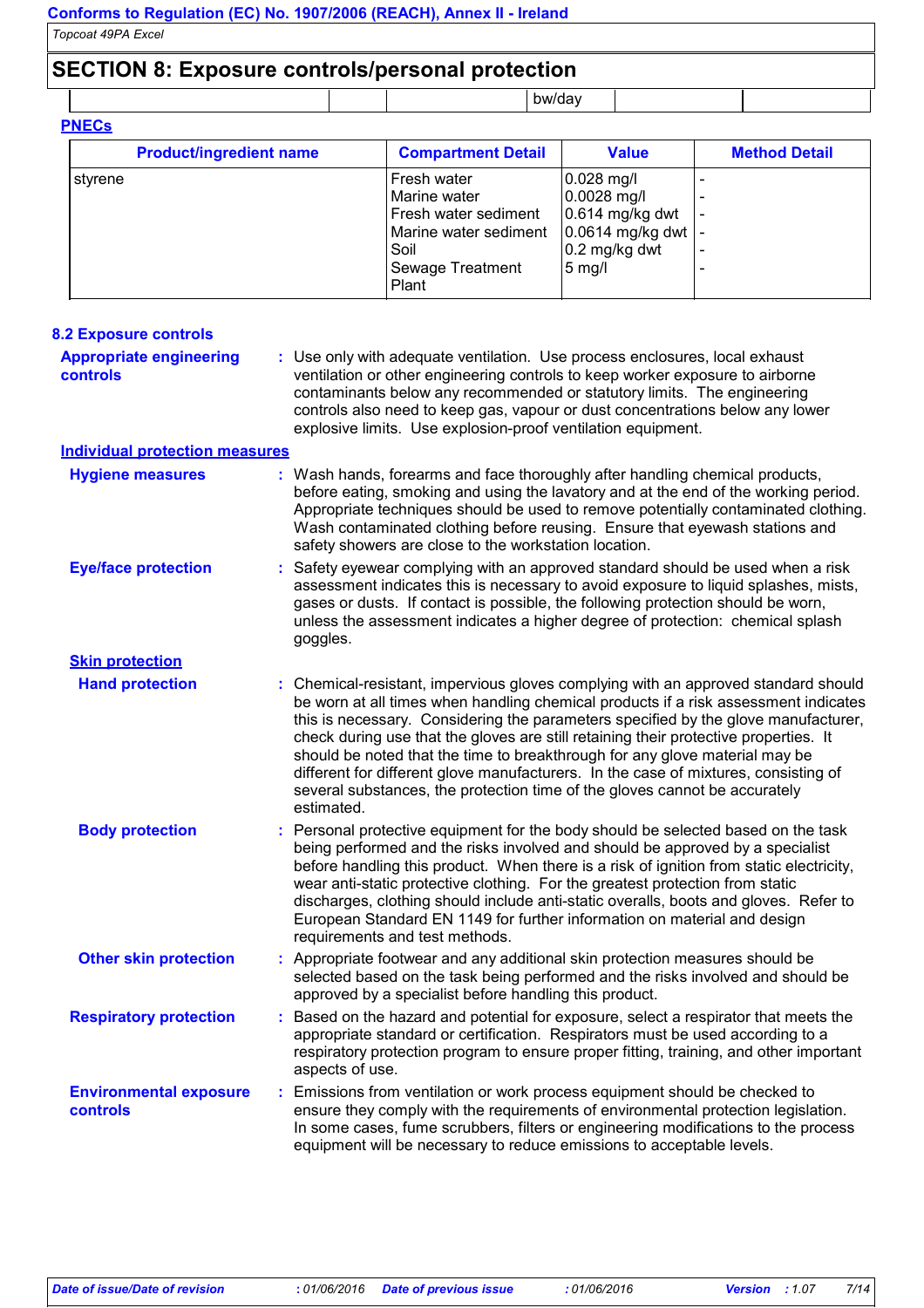### **SECTION 9: Physical and chemical properties**

### **9.1 Information on basic physical and chemical properties**

| <u>Appearance</u>                                      |    |                                                      |
|--------------------------------------------------------|----|------------------------------------------------------|
| <b>Physical state</b>                                  | ÷. | Liquid.                                              |
| <b>Colour</b>                                          |    | Not available.                                       |
| <b>Odour</b>                                           |    | Solvent                                              |
| <b>Odour threshold</b>                                 |    | Not available.                                       |
| рH                                                     |    | Not available.                                       |
| <b>Melting point/freezing point</b>                    |    | Not available.                                       |
| <b>Initial boiling point and</b><br>boiling range      |    | Not available.                                       |
| <b>Flash point</b>                                     | ÷. | Closed cup: $32^{\circ}$ C                           |
| <b>Evaporation rate</b>                                |    | Not available.                                       |
| <b>Flammability (solid, gas)</b>                       | ÷. | Not available.                                       |
| <b>Burning time</b>                                    |    | Not applicable.                                      |
| <b>Burning rate</b>                                    |    | Not applicable.                                      |
| <b>Upper/lower flammability or</b><br>explosive limits |    | : Not available.                                     |
| <b>Vapour pressure</b>                                 |    | Not available.                                       |
| <b>Vapour density</b>                                  |    | Not available.                                       |
| <b>Relative density</b>                                | ÷. | 1.1 to $1.2$                                         |
| <b>Solubility(ies)</b>                                 |    | Not available.                                       |
| <b>Solubility in water</b>                             |    | Not available.                                       |
| <b>Partition coefficient: n-octanol/</b><br>water      | ÷  | Not available.                                       |
| <b>Auto-ignition temperature</b>                       |    | $:$ Not available.                                   |
| <b>Decomposition temperature</b>                       | ÷. | Not available.                                       |
| <b>Viscosity</b>                                       |    | Kinematic (40 $^{\circ}$ C): >0.4 cm <sup>2</sup> /s |
| <b>Explosive properties</b>                            |    | Not available.                                       |
| <b>Oxidising properties</b>                            |    | Not available.                                       |

#### **9.2 Other information**

No additional information.

### **SECTION 10: Stability and reactivity**

| <b>10.1 Reactivity</b>                            | : No specific test data related to reactivity available for this product or its ingredients.                                                                                 |
|---------------------------------------------------|------------------------------------------------------------------------------------------------------------------------------------------------------------------------------|
| <b>10.2 Chemical stability</b>                    | : The product is stable.                                                                                                                                                     |
| <b>10.3 Possibility of</b><br>hazardous reactions | : Under normal conditions of storage and use, hazardous reactions will not occur.                                                                                            |
| <b>10.4 Conditions to avoid</b>                   | : Avoid all possible sources of ignition (spark or flame). Do not pressurise, cut, weld,<br>braze, solder, drill, grind or expose containers to heat or sources of ignition. |
| <b>10.5 Incompatible materials</b>                | : Reactive or incompatible with the following materials:<br>oxidizing materials                                                                                              |
| <b>10.6 Hazardous</b><br>decomposition products   | : Under normal conditions of storage and use, hazardous decomposition products<br>should not be produced.                                                                    |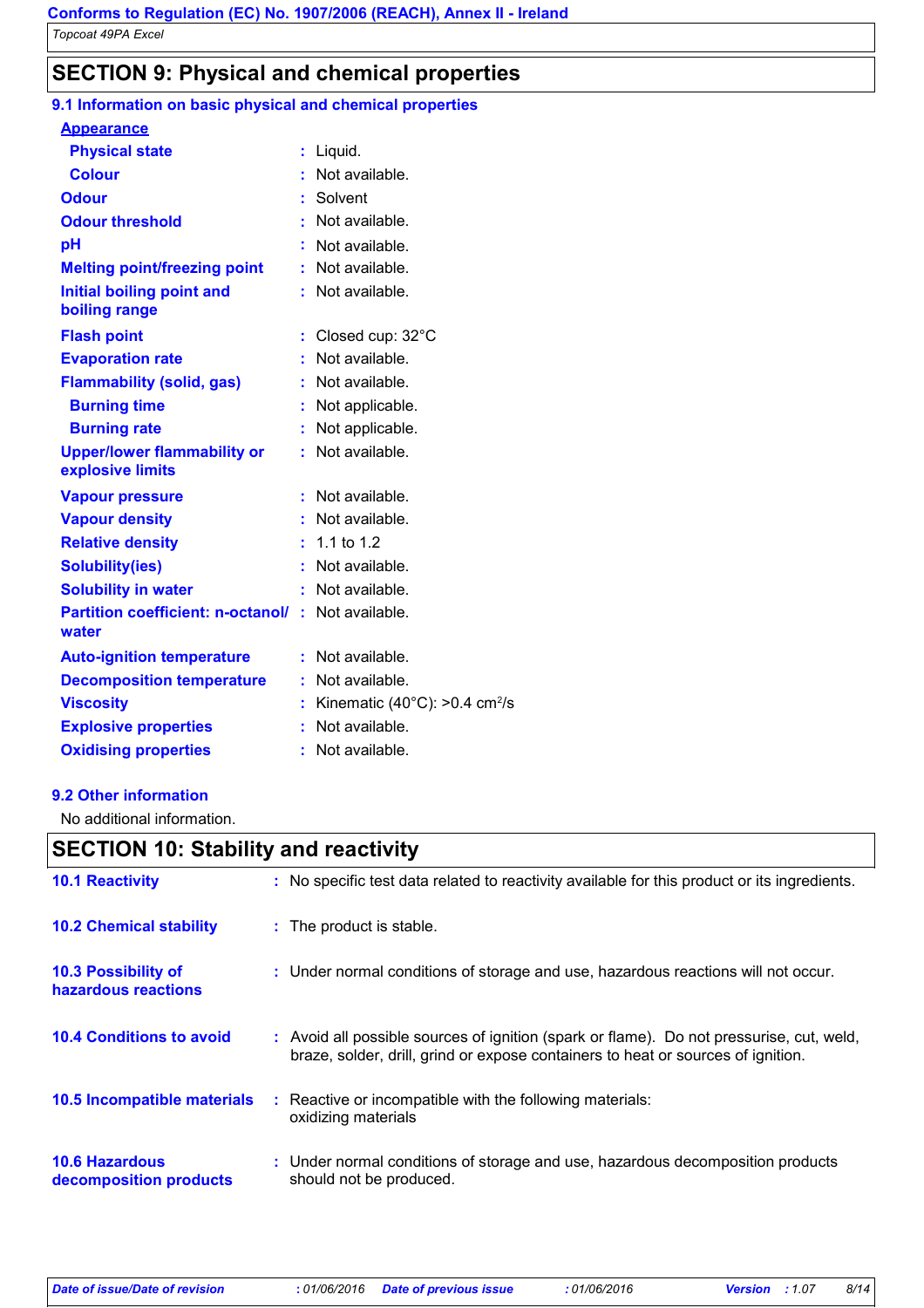### **SECTION 11: Toxicological information**

### **11.1 Information on toxicological effects**

### **Acute toxicity**

| <b>Product/ingredient name</b> | <b>Result</b>                 | <b>Species</b> | <b>Dose</b>             | <b>Exposure</b>          |
|--------------------------------|-------------------------------|----------------|-------------------------|--------------------------|
| stvrene                        | LC50 Inhalation Gas.          | Rat            | 2770 ppm                | 4 hours                  |
|                                | <b>LC50 Inhalation Vapour</b> | Rat            | 11800 mg/m <sup>3</sup> | 4 hours                  |
|                                | LD50 Dermal                   | Rat            | >2000 mg/kg             |                          |
|                                | LD50 Oral                     | Rat            | 2650 mg/kg              |                          |
| cobalt bis(2-ethylhexanoate)   | LD50 Dermal                   | Rabbit         | $>5$ g/kg               |                          |
|                                | LD50 Oral                     | Rat            | >2000 mg/kg             | $\overline{\phantom{a}}$ |

**Conclusion/Summary :** Not available.

#### **Acute toxicity estimates**

| <b>Route</b>         | <b>ATE value</b> |  |  |
|----------------------|------------------|--|--|
| Inhalation (gases)   | 8482.7 ppm       |  |  |
| Inhalation (vapours) | 36.14 mg/l       |  |  |

#### **Irritation/Corrosion**

| <b>Product/ingredient name</b>                          | <b>Result</b>            | <b>Species</b> | <b>Score</b>             | <b>Exposure</b>                 | <b>Observation</b>       |
|---------------------------------------------------------|--------------------------|----------------|--------------------------|---------------------------------|--------------------------|
| styrene                                                 | Eyes - Mild irritant     | Human          |                          | 50 parts per<br>million         |                          |
|                                                         | Eyes - Moderate irritant | Rabbit         | $\overline{\phantom{a}}$ | 24 hours 100                    |                          |
|                                                         | Eyes - Severe irritant   | Rabbit         | $\blacksquare$           | milligrams<br>100               |                          |
|                                                         | Skin - Mild irritant     | Rabbit         | $\blacksquare$           | milligrams<br>500<br>milligrams |                          |
|                                                         | Skin - Moderate irritant | Rabbit         | $\blacksquare$           | 100 Percent                     | $\overline{\phantom{a}}$ |
| <b>Conclusion/Summary</b>                               | : Not available.         |                |                          |                                 |                          |
| <b>Sensitisation</b>                                    |                          |                |                          |                                 |                          |
| <b>Conclusion/Summary</b>                               | : Not available.         |                |                          |                                 |                          |
| <b>Mutagenicity</b>                                     |                          |                |                          |                                 |                          |
| <b>Conclusion/Summary</b>                               | : Not available.         |                |                          |                                 |                          |
| <b>Carcinogenicity</b>                                  |                          |                |                          |                                 |                          |
| <b>Conclusion/Summary</b>                               | : Not available.         |                |                          |                                 |                          |
| <b>Reproductive toxicity</b>                            |                          |                |                          |                                 |                          |
| <b>Conclusion/Summary</b>                               | : Not available.         |                |                          |                                 |                          |
| <b>Teratogenicity</b>                                   |                          |                |                          |                                 |                          |
| <b>Conclusion/Summary</b>                               | : Not available.         |                |                          |                                 |                          |
| <b>Specific target organ toxicity (single exposure)</b> |                          |                |                          |                                 |                          |
| Not available.                                          |                          |                |                          |                                 |                          |

### **Specific target organ toxicity (repeated exposure)**

| <b>Product/ingredient name</b> | <b>Category</b>       | <b>Route of</b><br>exposure | <b>Target organs</b> |
|--------------------------------|-----------------------|-----------------------------|----------------------|
| ∣stvrene                       | Category <sup>1</sup> | Not determined              | hearing organs       |

### **Aspiration hazard**

Not available.

### **Information on likely routes : Not available. of exposure**

#### **Potential acute health effects**

| <b>Eye contact</b> | : Causes serious eye irritation. |
|--------------------|----------------------------------|
| <b>Inhalation</b>  | $:$ Harmful if inhaled.          |

```
Skin contact : Causes skin irritation.
```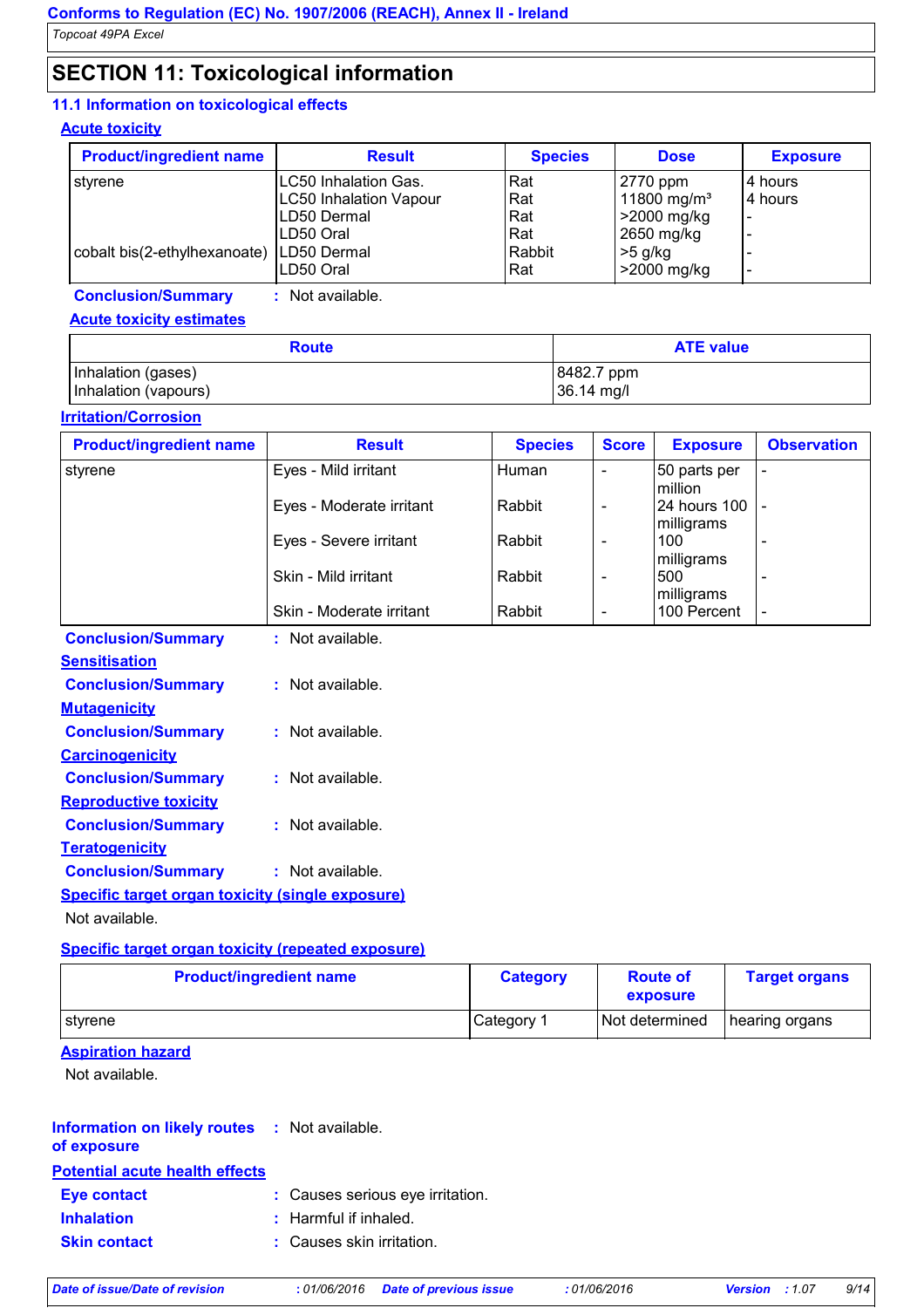### **SECTION 11: Toxicological information**

| <b>Ingestion</b>    | : No known significant effects or critical hazards.                                                                                                    |  |  |  |  |  |
|---------------------|--------------------------------------------------------------------------------------------------------------------------------------------------------|--|--|--|--|--|
|                     | <b>Symptoms related to the physical, chemical and toxicological characteristics</b>                                                                    |  |  |  |  |  |
| <b>Eye contact</b>  | : Adverse symptoms may include the following:<br>pain or irritation<br>watering<br>redness                                                             |  |  |  |  |  |
| <b>Inhalation</b>   | : Adverse symptoms may include the following:<br>reduced foetal weight<br>increase in foetal deaths<br>skeletal malformations                          |  |  |  |  |  |
| <b>Skin contact</b> | : Adverse symptoms may include the following:<br>irritation<br>redness<br>reduced foetal weight<br>increase in foetal deaths<br>skeletal malformations |  |  |  |  |  |
| <b>Ingestion</b>    | : Adverse symptoms may include the following:<br>reduced foetal weight<br>increase in foetal deaths<br>skeletal malformations                          |  |  |  |  |  |

#### **Delayed and immediate effects as well as chronic effects from short and long-term exposure**

| <b>Short term exposure</b>            |                      |
|---------------------------------------|----------------------|
| <b>Potential immediate</b><br>effects | Not available.<br>t. |
| <b>Potential delayed effects</b>      | : Not available.     |
| Long term exposure                    |                      |
| <b>Potential immediate</b><br>effects | Not available.<br>м. |
| <b>Potential delayed effects</b>      | : Not available.     |

#### **Potential chronic health effects**

| <b>Product/ingredient name</b> | <b>Result</b>                                                     | <b>Species</b> | <b>Dose</b>           | <b>Exposure</b> |  |
|--------------------------------|-------------------------------------------------------------------|----------------|-----------------------|-----------------|--|
| styrene                        | Chronic NOAEL Dermal<br>Chronic NOAEL Inhalation<br>Gas.          | Rat<br>Rat     | $615$ mg/kg<br>20 ppm | 8 hours         |  |
| <b>Conclusion/Summary</b>      | $:$ Not available.                                                |                |                       |                 |  |
| <b>General</b>                 | : Causes damage to organs through prolonged or repeated exposure. |                |                       |                 |  |
| <b>Carcinogenicity</b>         | : No known significant effects or critical hazards.               |                |                       |                 |  |
| <b>Mutagenicity</b>            | : No known significant effects or critical hazards.               |                |                       |                 |  |
| <b>Teratogenicity</b>          | : Suspected of damaging the unborn child.                         |                |                       |                 |  |
| <b>Developmental effects</b>   | : No known significant effects or critical hazards.               |                |                       |                 |  |
| <b>Fertility effects</b>       | : No known significant effects or critical hazards.               |                |                       |                 |  |

#### **Other information :**

: Not available.

### **SECTION 12: Ecological information**

### **12.1 Toxicity**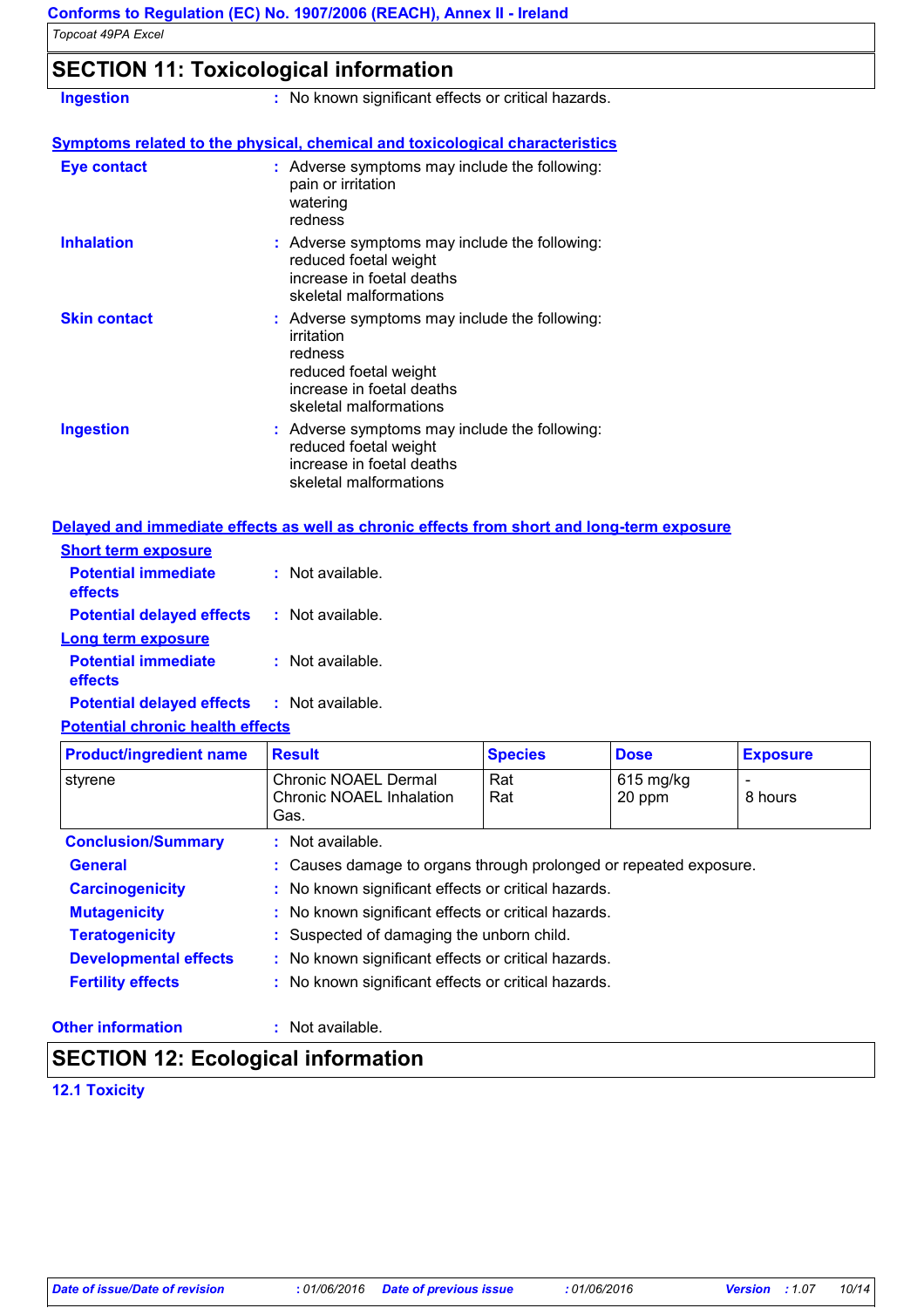### **SECTION 12: Ecological information**

| <b>Product/ingredient name</b> | <b>Result</b>                                              | <b>Species</b>                             | <b>Exposure</b>     |
|--------------------------------|------------------------------------------------------------|--------------------------------------------|---------------------|
| styrene                        | Acute EC50 1400 µg/l Fresh water                           | Algae - Pseudokirchneriella<br>subcapitata | 72 hours            |
|                                | Acute EC50 33 mg/l Fresh water                             | Algae - Pseudokirchneriella<br>subcapitata | 196 hours           |
|                                | Acute EC50 4700 µg/l Fresh water                           | Daphnia - Daphnia magna                    | 148 hours           |
|                                | Acute LC50 52000 µg/l Marine water                         | Crustaceans - Artemia salina -<br>Nauplii  | 48 hours            |
|                                | Acute LC50 4020 µg/l Fresh water<br>Chronic NOEC 1.01 mg/l | Fish - Pimephales promelas<br>Daphnia      | 96 hours<br>21 days |

**Conclusion/Summary :** Not available.

### **12.2 Persistence and degradability**

| <b>Conclusion/Summary</b>                                 | : Not available.         |                   |                         |
|-----------------------------------------------------------|--------------------------|-------------------|-------------------------|
| <b>Product/ingredient name</b>                            | <b>Aquatic half-life</b> | <b>Photolysis</b> | <b>Biodegradability</b> |
| styrene<br>$\vert$ cobalt bis(2-ethylhexanoate) $\vert$ - |                          |                   | Readily<br>Not readily  |

#### **12.3 Bioaccumulative potential**

| <b>Product/ingredient name</b>   | <b>LogP</b> <sub>ow</sub> | <b>BCF</b>     | <b>Potential</b> |
|----------------------------------|---------------------------|----------------|------------------|
| l styrene                        | 0.35                      | 13.49<br>15600 | How              |
| cobalt bis(2-ethylhexanoate)   - |                           |                | high             |

| <b>12.4 Mobility in soil</b>                            |                    |
|---------------------------------------------------------|--------------------|
| <b>Soil/water partition</b><br><b>coefficient (Koc)</b> | : Not available.   |
| <b>Mobility</b>                                         | $:$ Not available. |
| 12.5 Results of PBT and vPvB assessment                 |                    |
| PBT                                                     | : Not applicable.  |

**vPvB :** Not applicable.

**12.6 Other adverse effects** : No known significant effects or critical hazards.

**SECTION 13: Disposal considerations**

The information in this section contains generic advice and guidance. The list of Identified Uses in Section 1 should be consulted for any available use-specific information provided in the Exposure Scenario(s).

#### **13.1 Waste treatment methods**

| <b>Product</b>             |                                                                                                                                                                                                                                                                                                                                                                                                                                                                                                                                                      |
|----------------------------|------------------------------------------------------------------------------------------------------------------------------------------------------------------------------------------------------------------------------------------------------------------------------------------------------------------------------------------------------------------------------------------------------------------------------------------------------------------------------------------------------------------------------------------------------|
| <b>Methods of disposal</b> | : The generation of waste should be avoided or minimised wherever possible.<br>Disposal of this product, solutions and any by-products should at all times comply<br>with the requirements of environmental protection and waste disposal legislation<br>and any regional local authority requirements. Dispose of surplus and non-<br>recyclable products via a licensed waste disposal contractor. Waste should not be<br>disposed of untreated to the sewer unless fully compliant with the requirements of<br>all authorities with jurisdiction. |
| <b>Hazardous waste</b>     | : The classification of the product may meet the criteria for a hazardous waste.                                                                                                                                                                                                                                                                                                                                                                                                                                                                     |
| <b>Packaging</b>           |                                                                                                                                                                                                                                                                                                                                                                                                                                                                                                                                                      |
| <b>Methods of disposal</b> | : The generation of waste should be avoided or minimised wherever possible. Waste<br>packaging should be recycled. Incineration or landfill should only be considered<br>when recycling is not feasible.                                                                                                                                                                                                                                                                                                                                             |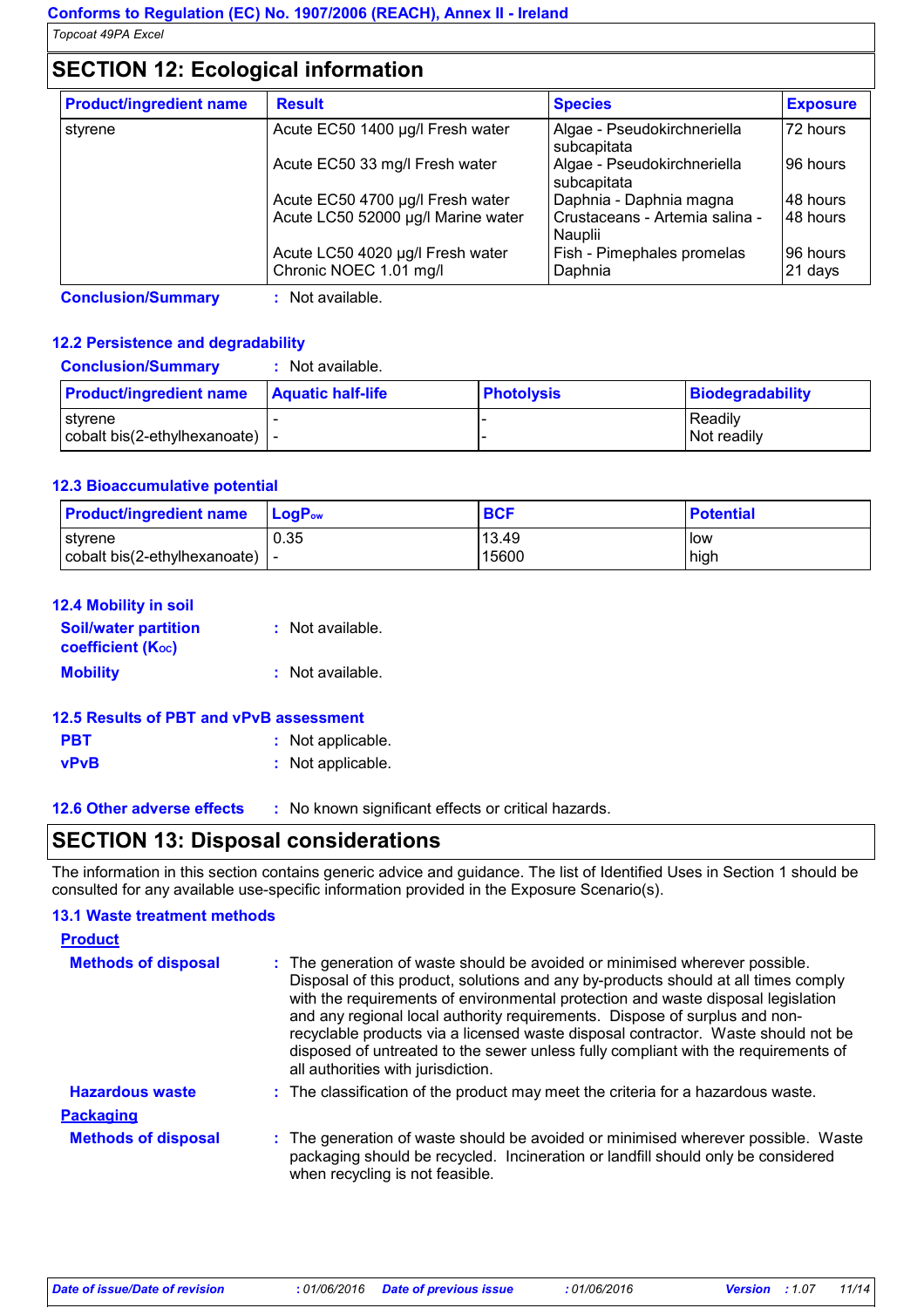### **SECTION 13: Disposal considerations**

**Special precautions :** This material and its container must be disposed of in a safe way. Care should be taken when handling emptied containers that have not been cleaned or rinsed out. Empty containers or liners may retain some product residues. Vapour from product residues may create a highly flammable or explosive atmosphere inside the container. Do not cut, weld or grind used containers unless they have been cleaned thoroughly internally. Avoid dispersal of spilt material and runoff and contact with soil, waterways, drains and sewers.

### **SECTION 14: Transport information**

|                                           | <b>ADR/RID</b>                                      | <b>IMDG</b>           | <b>IATA</b>           |
|-------------------------------------------|-----------------------------------------------------|-----------------------|-----------------------|
| 14.1 UN number                            | <b>UN1866</b>                                       | <b>UN1866</b>         | <b>UN1866</b>         |
| 14.2 UN proper<br>shipping name           | <b>RESIN SOLUTION</b>                               | <b>RESIN SOLUTION</b> | <b>RESIN SOLUTION</b> |
| <b>14.3 Transport</b><br>hazard class(es) | 3                                                   | 3                     | 3                     |
| <b>14.4 Packing</b><br>group              | $\mathbf{III}$                                      | $\mathbf{III}$        | $\mathbf{III}$        |
| 14.5<br><b>Environmental</b><br>hazards   | No.                                                 | No.                   | No.                   |
| <b>Additional</b><br>information          | <b>Special provisions</b><br>640 (E)<br>Tunnel code | $\blacksquare$        |                       |
|                                           | (D/E)                                               |                       |                       |

**14.6 Special precautions for : Transport within user's premises: always transport in closed containers that are user** upright and secure. Ensure that persons transporting the product know what to do in the event of an accident or spillage.

**14.7 Transport in bulk according to Annex II of Marpol and the IBC Code :** Not available.

### **SECTION 15: Regulatory information**

**15.1 Safety, health and environmental regulations/legislation specific for the substance or mixture**

**EU Regulation (EC) No. 1907/2006 (REACH)**

**Annex XIV - List of substances subject to authorisation**

### **Annex XIV**

None of the components are listed.

**Annex XVII - Restrictions :** Not applicable. **on the manufacture, placing on the market and use of certain dangerous substances, mixtures and articles**

### **Other EU regulations**

**Priority List Chemicals (793/93/EEC) :** Not determined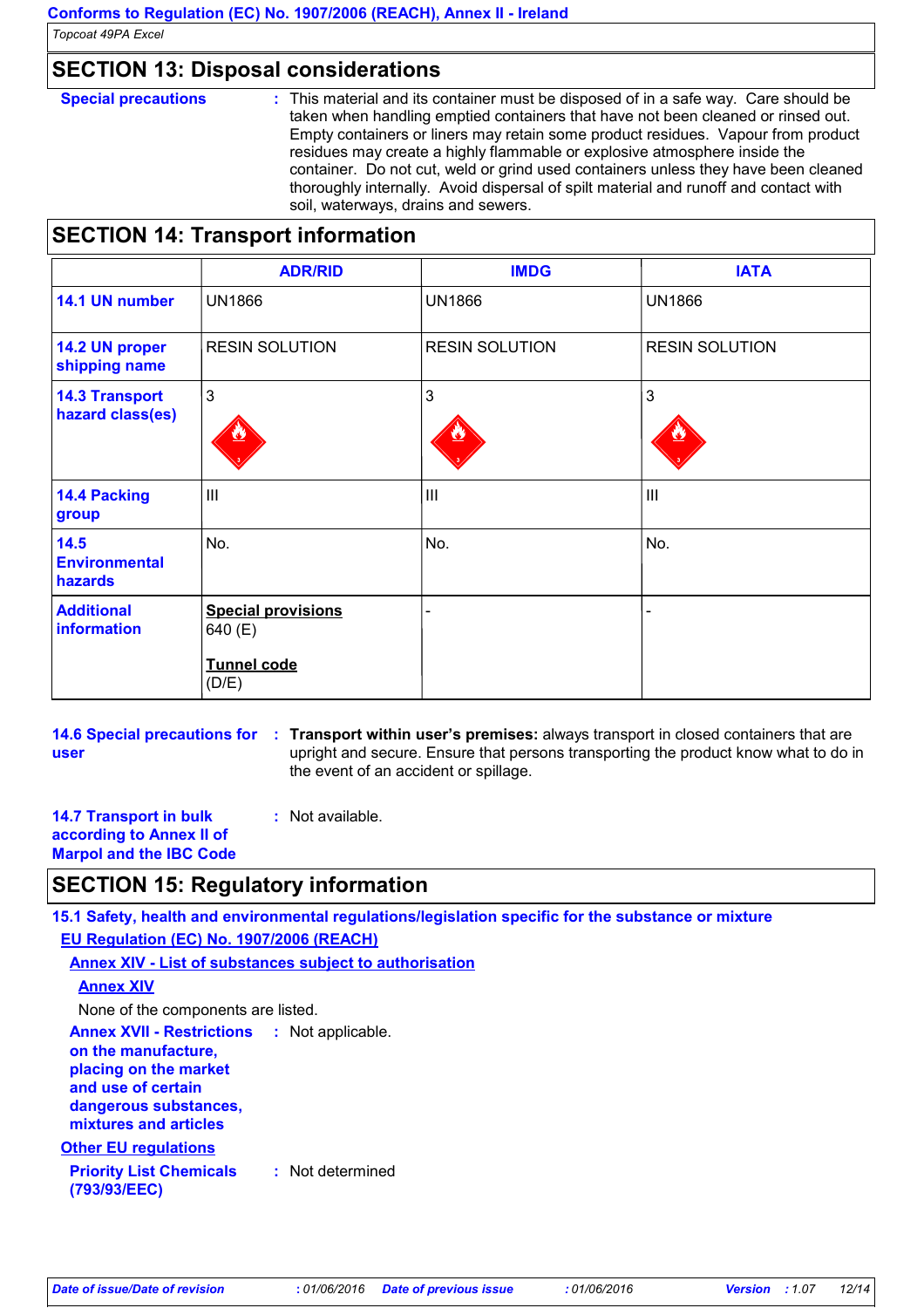### **SECTION 15: Regulatory information**

| <b>Product/ingredient name</b>   | <b>Carcinogenic</b><br>effects | <b>Mutagenic effects</b> | Developmental<br><b>effects</b>  | <b>Fertility effects</b>       |
|----------------------------------|--------------------------------|--------------------------|----------------------------------|--------------------------------|
| styrene                          |                                |                          | Repr. 2, H361d<br>(Unborn child) |                                |
| cobalt bis<br>(2-ethylhexanoate) |                                |                          |                                  | Repr. 2, H361f<br>l(Fertility) |

#### **Seveso Directive**

This product is controlled under the Seveso Directive.

| Danger criteria                                                                    |
|------------------------------------------------------------------------------------|
| <b>Category</b>                                                                    |
| P5c: Flammable liquids 2 and 3 not falling under P5a or P5b<br>C6: Flammable (R10) |
| <b>International regulations</b>                                                   |
| <b>Listed on inventory.</b><br>: Not determined                                    |

| <b>15.2 Chemical safety</b> | : This product contains substances for which Chemical Safety Assessments are still |
|-----------------------------|------------------------------------------------------------------------------------|
| assessment                  | required.                                                                          |

### **SECTION 16: Other information**

 $\nabla$  Indicates information that has changed from previously issued version.

| <b>Abbreviations and</b> | $:$ ATE = Acute Toxicity Estimate                                             |
|--------------------------|-------------------------------------------------------------------------------|
| acronyms                 | CLP = Classification, Labelling and Packaging Regulation [Regulation (EC) No. |
|                          | 1272/2008]                                                                    |
|                          | DMEL = Derived Minimal Effect Level                                           |
|                          | DNEL = Derived No Effect Level                                                |
|                          | EUH statement = CLP-specific Hazard statement                                 |
|                          | PBT = Persistent, Bioaccumulative and Toxic                                   |
|                          | PNEC = Predicted No Effect Concentration                                      |
|                          | <b>RRN = REACH Registration Number</b>                                        |
|                          | vPvB = Very Persistent and Very Bioaccumulative                               |

### **Procedure used to derive the classification according to Regulation (EC) No. 1272/2008 [CLP/GHS]**

| <b>Classification</b>                                                                                                                            |                                                                                                                                                     |                                                                                                                                                                                                         | <b>Justification</b>                                                                                                                                                                                                                                                        |  |
|--------------------------------------------------------------------------------------------------------------------------------------------------|-----------------------------------------------------------------------------------------------------------------------------------------------------|---------------------------------------------------------------------------------------------------------------------------------------------------------------------------------------------------------|-----------------------------------------------------------------------------------------------------------------------------------------------------------------------------------------------------------------------------------------------------------------------------|--|
| Flam. Liq. 3, H226<br>Acute Tox. 4, H332<br>Skin Irrit. 2, H315<br>Eye Irrit. 2, H319<br>Repr. 2, H361d (Unborn child)<br><b>STOT RE 1, H372</b> |                                                                                                                                                     |                                                                                                                                                                                                         | On basis of test data<br>Calculation method<br>Calculation method<br>Calculation method<br>Calculation method<br>Calculation method                                                                                                                                         |  |
| <b>Full text of abbreviated H</b><br><b>statements</b>                                                                                           | : H226<br>H315<br>H317<br>H319<br>H332<br>H361d<br>(Unborn<br>child)<br>H361f<br>(Fertility)<br>H372<br>(hearing<br>organs)<br>H372<br>H400<br>H412 | Flammable liquid and vapour.<br>Causes skin irritation.<br>Causes serious eye irritation.<br>Harmful if inhaled.<br>Suspected of damaging fertility.<br>(hearing organs)<br>Very toxic to aquatic life. | May cause an allergic skin reaction.<br>Suspected of damaging the unborn child.<br>Causes damage to organs through prolonged or repeated exposure.<br>Causes damage to organs through prolonged or repeated exposure.<br>Harmful to aquatic life with long lasting effects. |  |